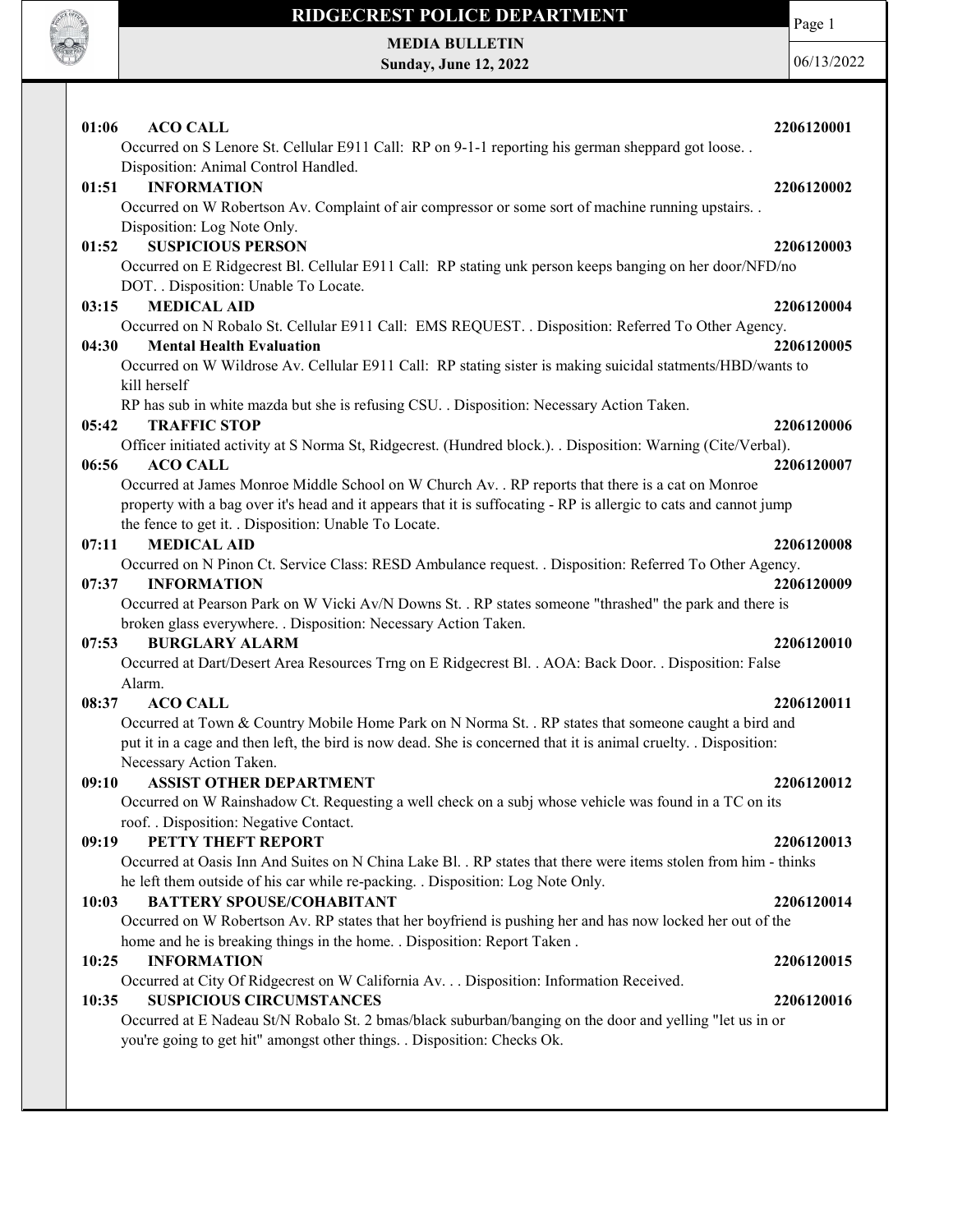

MEDIA BULLETIN Sunday, June 12, 2022 Page 2

| 10:57<br>911 HANG UP                                                                                                                                                                                                        | 2206120017 |
|-----------------------------------------------------------------------------------------------------------------------------------------------------------------------------------------------------------------------------|------------|
| Occurred at City Of Ridgecrest on W California Av. . Hang up, no answer on call back. . Disposition:                                                                                                                        |            |
| Necessary Action Taken.<br>11:06<br><b>SUSPICIOUS PERSON</b>                                                                                                                                                                | 2206120018 |
| Occurred on W Moyer Av. RP states there are people outside a vacant home that have never been there                                                                                                                         |            |
| before. . Disposition: Checks Ok.                                                                                                                                                                                           |            |
| <b>MEDICAL AID</b><br>11:15                                                                                                                                                                                                 | 2206120019 |
| Occurred on W Panamint Av. Ambulance request. . Disposition: Referred To Other Agency.                                                                                                                                      |            |
| 11:39<br><b>MEDICAL AID</b>                                                                                                                                                                                                 | 2206120020 |
| Occurred on S Greenlawn St. Ambulance request. . Disposition: Referred To Other Agency.                                                                                                                                     |            |
| 11:57<br><b>EXTRA PATROL</b>                                                                                                                                                                                                | 2206120021 |
| Occurred on E White Oak Dr. RP states that the home at the address is an Air BnB and there are some                                                                                                                         |            |
| suspicious people constantly coming in and out of it. . Disposition: Necessary Action Taken.<br>12:20<br><b>THEFT OF IDENTIFICATION</b>                                                                                     | 2206120022 |
| Occurred on S Porter St. Call the RP regarding ID Theft. . Disposition: Information Received.                                                                                                                               |            |
| 12:38<br><b>MEDICAL AID</b>                                                                                                                                                                                                 | 2206120023 |
| Occurred on S Sunset St. Ambulance request. . Disposition: Referred To Other Agency.                                                                                                                                        |            |
| 12:46<br><b>CONTACT CITIZEN</b>                                                                                                                                                                                             | 2206120024 |
| Occurred at City Of Ridgecrest on W California Av. . RP would like an officer to talk to his three children who                                                                                                             |            |
| are acting out - in front of PD. . Disposition: Counselled.                                                                                                                                                                 |            |
| 12:52<br><b>ASSIST OTHER DEPARTMENT</b>                                                                                                                                                                                     | 2206120025 |
| Occurred on S Sunset St. AOD request for a domestic at that location. . Disposition: Assisted.                                                                                                                              |            |
| 12:58<br><b>SUSPICIOUS CIRCUMSTANCES</b>                                                                                                                                                                                    | 2206120026 |
| Occurred at S Sunset St/W Ridgecrest Bl. 2 subj in a white ford focus were broken down on the side of the<br>road. RP stopped to help and they kept mentioning that their brother was in the trunk, RP was unsure if it was |            |
| a joke but stated it sounded like they were serious. . Disposition: Log Note Only.                                                                                                                                          |            |
| 13:18<br><b>TRAFFIC STOP</b>                                                                                                                                                                                                | 2206120027 |
| Officer initiated activity at S Norma St, Ridgecrest. (Hundred block.). . Disposition: Warning (Cite/Verbal).                                                                                                               |            |
| 13:37<br>PROPERTY DAMAGE ONLY TC                                                                                                                                                                                            | 2206120028 |
| Occurred at China Express on N China Lake Bl. . 2 vehicles in the road. . Disposition: Report Taken.                                                                                                                        |            |
| <b>SUSPICIOUS PERSON</b><br>13:47                                                                                                                                                                                           | 2206120029 |
| Occurred at S Warner St/W Wilson Av. RP states there is a male in the middle of the road with a knife in each                                                                                                               |            |
| hand swinging them around in the middle of the road - RP states he is a hma and has a black hat and no shirt                                                                                                                |            |
| Disposition: Warning (Cite/Verbal).<br>14:05 MEDICAL AID                                                                                                                                                                    |            |
| Occurred on S McCall St. Ambulance request. . Disposition: Referred To Other Agency.                                                                                                                                        | 2206120030 |
| 14:12<br><b>MEDICAL AID</b>                                                                                                                                                                                                 | 2206120031 |
| Occurred on W Langley Av. Ambulance request. . Disposition: Referred To Other Agency.                                                                                                                                       |            |
| <b>FOUND PROPERTY</b><br>14:28                                                                                                                                                                                              | 2206120032 |
| Occurred at City Of Ridgecrest on W California Av. . Navy Federal Debit Card. . Disposition: Report Taken.                                                                                                                  |            |
| <b>MEDICAL AID</b><br>15:08                                                                                                                                                                                                 | 2206120033 |
| Occurred on S Norma St. Service Class: RESD Unk problem. . Disposition: Referred To Other Agency.                                                                                                                           |            |
| <b>WELFARE CHECK</b><br>15:28                                                                                                                                                                                               | 2206120034 |
| Occurred on E Ridgecrest Bl. RP wants a well check on her sister. . Disposition: Information Provided.                                                                                                                      |            |
| <b>ASSIST OTHER DEPARTMENT</b><br>15:47                                                                                                                                                                                     | 2206120035 |
| Occurred on N Amanda St. AOD request for an elderly male who is combative. . Disposition: Assisted.<br><b>MEDICAL AID</b><br>15:50                                                                                          | 2206120036 |
| Occurred at City Of Ridgecrest on W California Av. . Ambulance request. . Disposition: Referred To Other                                                                                                                    |            |
| Agency.                                                                                                                                                                                                                     |            |
|                                                                                                                                                                                                                             |            |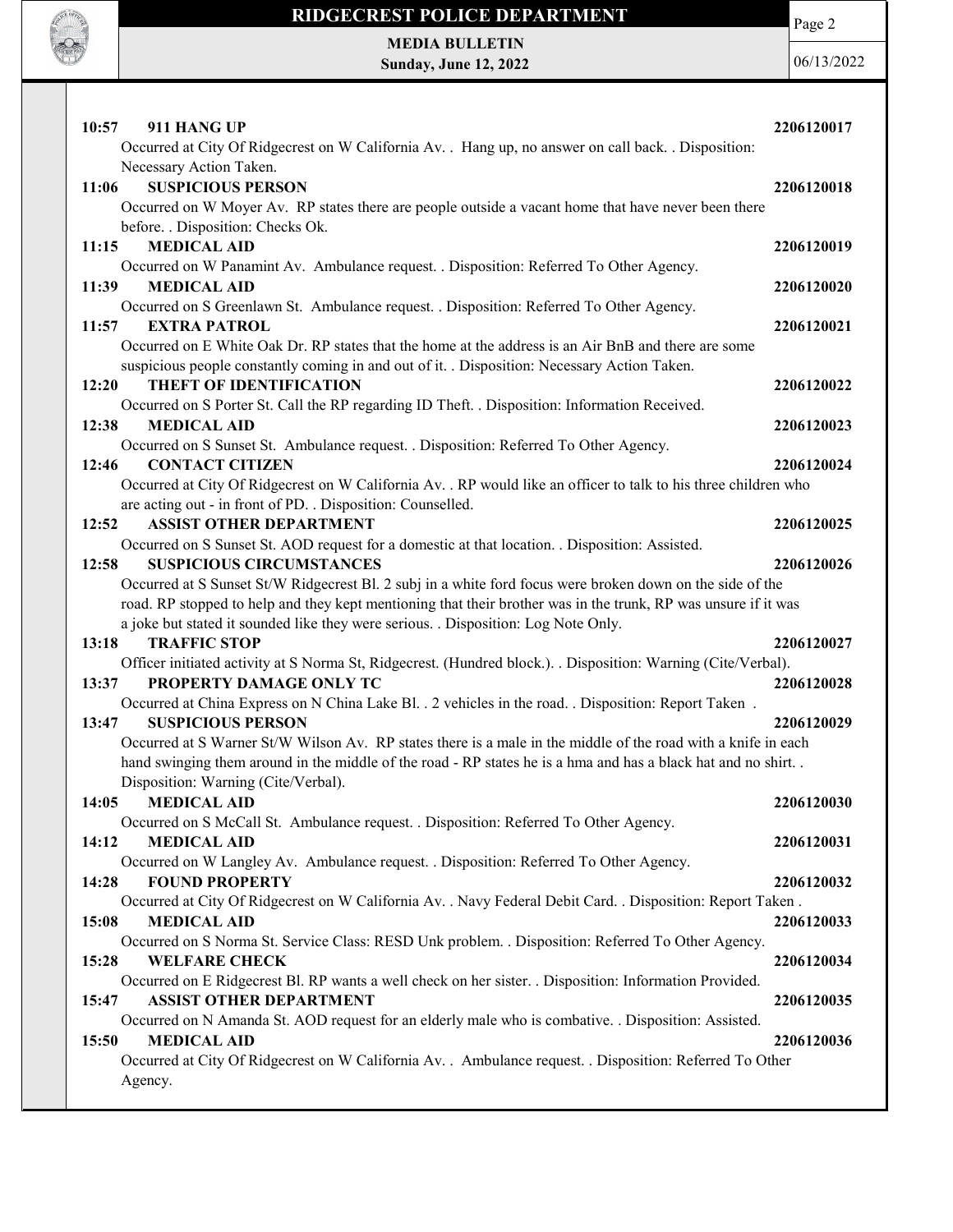

MEDIA BULLETIN Sunday, June 12, 2022

**ROCK OF THE** 

| 15:59<br><b>EXTRA PATROL</b>                                                                                                          | 2206120037 |
|---------------------------------------------------------------------------------------------------------------------------------------|------------|
| Occurred on W Ridgecrest Bl. RP requesting extra patrols due to fire. . Disposition: Necessary Action Taken.                          |            |
| 16:06<br><b>WARRANT ARREST</b>                                                                                                        | 2206120038 |
| Officer initiated activity at E Ridgecrest Bl, Ridgecrest. (Hundred block.) SA/Ramsey, Ronald Earl Jr 04/30/1965                      |            |
| WNO/RM054782A Bail/2500 Chg/11364 HS/11377(a) HS                                                                                      |            |
| WNO/RM055656A Bail/500 Chg/11377(a) HS Supp to 21-3836                                                                                |            |
| Cited and released. . Disposition: Arrest Made.<br><b>RECKLESS VEHICLE</b><br>16:18                                                   | 2206120039 |
| Occurred at S Norma St/W Upjohn Av. Vehicle swerving all over the road. . Disposition: Checks Ok.                                     |            |
| 16:25<br><b>MISUSE OF 9-1-1</b>                                                                                                       | 2206120040 |
| Occurred on N Sahara Dr. RP just wanting to talk - extremely HBD. . Disposition: Log Note Only.                                       |            |
| <b>DISTURBANCE - NOISE</b><br>16:31                                                                                                   | 2206120041 |
| Occurred on W Wilson Av. RP states that someone just keeps revving their motorcycle engine and it is                                  |            |
| stinking up the whole park. . Disposition: Quiet On Arrival.                                                                          |            |
| 16:47<br><b>CIVIL PROBLEM</b>                                                                                                         | 2206120042 |
| Occurred on W Reeves Av. RP states that her neighbor will not give her fan back that she lent her - wants to                          |            |
| know how to get it back. . Disposition: Negative Contact.                                                                             |            |
| 16:56<br><b>LAND TRESPASS</b>                                                                                                         | 2206120043 |
| Occurred on N Norma St. RP states that is squatting in the apartment across from the RP. . Disposition:                               |            |
| Checks Ok.<br>17:15<br><b>OVERDOSE</b>                                                                                                | 2206120044 |
| Occurred at Ridgecrest Crisis Stabilization Unit on N Chelsea Av. . Service Class: VOIP Overdose. .                                   |            |
| Disposition: Referred To Other Agency.                                                                                                |            |
| 17:20<br><b>KEEP THE PEACE</b>                                                                                                        | 2206120045 |
| Occurred at City Of Ridgecrest on W California Av. . RP is wanting a KTP for child exchange. . Disposition:                           |            |
| Call Cancelled.                                                                                                                       |            |
| <b>CONTACT CITIZEN</b><br>17:25                                                                                                       | 2206120046 |
| Occurred at City Of Ridgecrest on W California Av. . female is trying to sell a stolen scooter on FB that is the                      |            |
| RP's son's. . Disposition: Negative Contact.                                                                                          |            |
| <b>EXTRA PATROL</b><br><b>18:00</b>                                                                                                   | 2206120047 |
| Occurred on N Sierra View St. Requested extra patrols. . Disposition: Checks Ok.                                                      |            |
| 18:00<br><b>EXTRA PATROL</b>                                                                                                          | 2206120048 |
| Occurred on E White Oak Dr. RP request extra patrols due to suspicious people. . Disposition: Checks Ok.<br>18:07<br><b>FOLLOW UP</b> | 2206120049 |
| Officer initiated activity at City Of Ridgecrest, W California Av, Ridgecrest. F/U from previous incident. .                          |            |
| Disposition: Information Provided.                                                                                                    |            |
| <b>INFORMATION RECEIVED</b><br>18:15                                                                                                  | 2206120050 |
| Occurred on N Sierra View St. Misc info. . Disposition: Information Received.                                                         |            |
| 18:33<br><b>TRAFFIC HAZARD</b>                                                                                                        | 2206120051 |
| Occurred at S Downs St/W Burns Av. Rp states there is a tree branch in the roadway. . Disposition: Unable To                          |            |
| Locate.                                                                                                                               |            |
| 18:44<br><b>MEDICAL AID</b>                                                                                                           | 2206120052 |
| Occurred on S Sunset St. Cellular E911 Call: Service Class: WPH2 ambulance request. . Disposition: Referred                           |            |
| To Other Agency.                                                                                                                      |            |
| <b>MEDICAL AID</b><br>18:47                                                                                                           | 2206120053 |
| Occurred on S Gemstone St. Cellular E911 Call: Disposition: Referred To Other Agency.                                                 |            |
|                                                                                                                                       |            |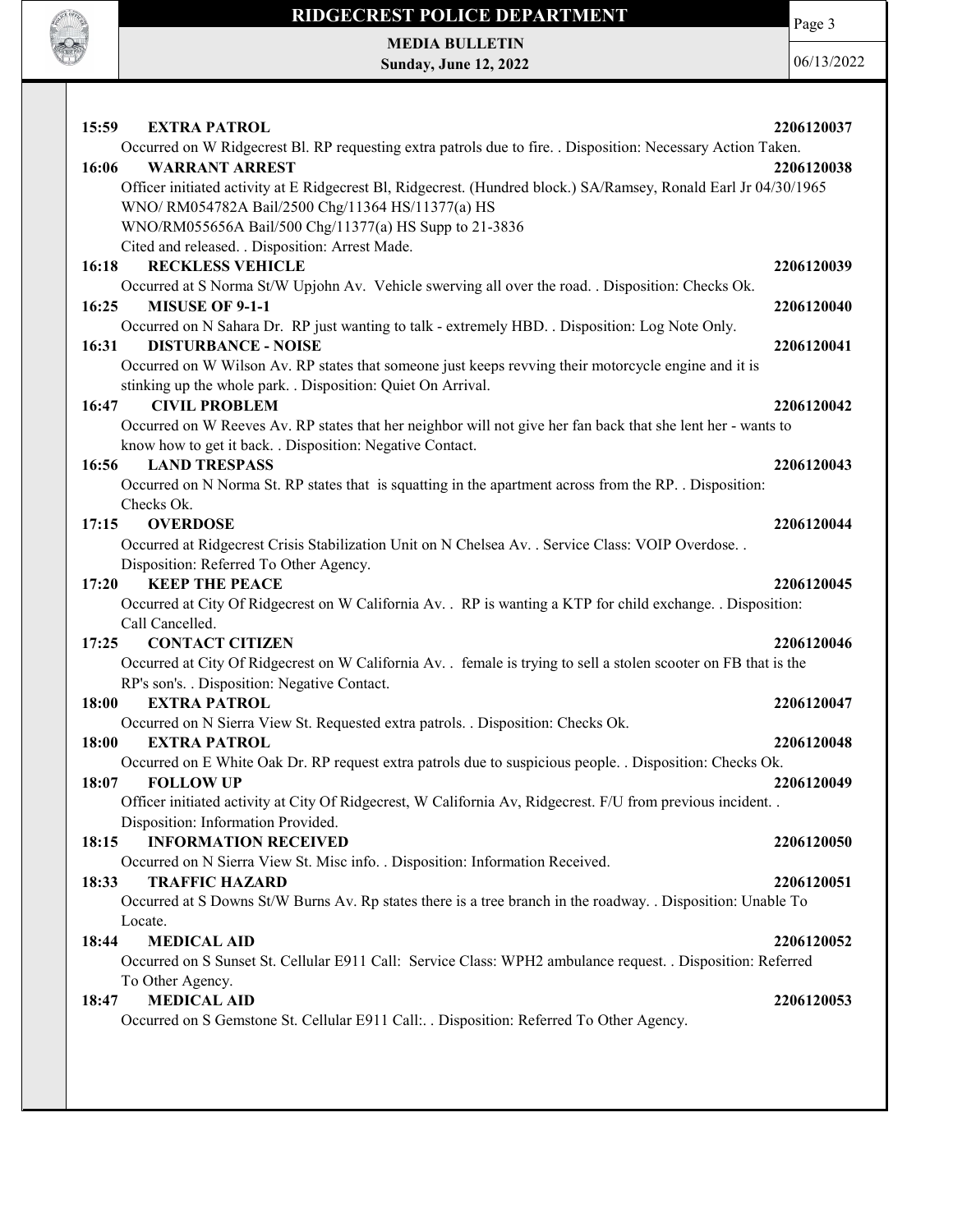

Page 4

MEDIA BULLETIN Sunday, June 12, 2022

| 18:48<br><b>SMOKE SIGHTED</b>                                                                                                                            | 2206120054 |
|----------------------------------------------------------------------------------------------------------------------------------------------------------|------------|
| Occurred at Town & Country Mobile Home Park on N Norma St. . Cellular E911 Call: Service Class: WPH2                                                     |            |
| outlet smoldering. . Disposition: Referred To Other Agency.                                                                                              |            |
| 18:58<br><b>WARRANT ARREST</b>                                                                                                                           | 2206120055 |
| Officer initiated activity at S American St, Ridgecrest. (Hundred block.) SA/Anthony, Brittany 7/30/92<br>RM056179A/\$5k/HS 11364; PC 135 ARREST 22-651  |            |
| RM055500A/\$10k/PC 273A(A)                                                                                                                               |            |
| cited/rel'd. . Disposition: Arrest Made.                                                                                                                 |            |
| <b>MEDICAL AID</b><br>19:11                                                                                                                              | 2206120056 |
| Occurred on S Gemstone St. Cellular E911 Call: Service Class: WPH2 ambulance request. . Disposition:                                                     |            |
| Referred To Other Agency.                                                                                                                                |            |
| <b>MEDICAL AID</b><br>19:17                                                                                                                              | 2206120057 |
| Occurred on W Robertson Av. Cellular E911 Call: Service Class: WPH2 ambulance request. . Disposition:                                                    |            |
| Referred To Other Agency.                                                                                                                                |            |
| <b>KEEP THE PEACE</b><br>19:27                                                                                                                           | 2206120058 |
| Occurred at City Of Ridgecrest on W California Av. . Rp requesting a KTP for child exchange. . Disposition:                                              |            |
| Peace Kept.                                                                                                                                              |            |
| <b>CONTACT CITIZEN</b><br>19:29                                                                                                                          | 2206120059 |
| Occurred on S Lakeview Ct. Service Class: RESD to the right of the rp. rp states she heard her neighbor asking                                           |            |
| for help. . Disposition: Cancelled by RP.                                                                                                                |            |
| 911 WIRELESS CALL<br>19:35                                                                                                                               | 2206120060 |
| Occurred at City Of Ridgecrest on W California Av. . Cellular E911 Call: Service Class: WPH2 music in                                                    |            |
| background//no answer on callback. . Disposition: Log Note Only.                                                                                         |            |
| <b>KEEP THE PEACE</b><br>19:41                                                                                                                           | 2206120061 |
| Occurred on S McCall St. Rp requesting a KTP to make sure the tenant moved out and there are no issues. .                                                |            |
| Disposition: Checks Ok.                                                                                                                                  |            |
| <b>BURGLARY ALARM</b><br>19:55                                                                                                                           | 2206120062 |
| Occurred on N China Lake Bl. Commercial burg. . Disposition: False Alarm.                                                                                |            |
| 20:00<br><b>EXTRA PATROL</b>                                                                                                                             | 2206120063 |
| Occurred on W Ridgecrest Bl. Extra patrols requested due to fire. . Disposition: Checks Ok.                                                              |            |
| <b>TRAFFIC STOP</b><br>20:10                                                                                                                             | 2206120064 |
| Officer initiated activity at E Ridgecrest Bl, Ridgecrest. (Hundred block.). . Disposition: Warning (Cite/Verbal).<br><b>SUSPICIOUS VEHICLE</b><br>20:13 | 2206120065 |
| Occurred at City Of Ridgecrest on W California Av. . Blue p/u parked diagonal by the west gate. . Disposition:                                           |            |
| Necessary Action Taken.                                                                                                                                  |            |
| <b>CONTACT CITIZEN</b><br>20:18                                                                                                                          | 2206120066 |
| Occurred at S American St/E Ridgecrest Bl. Cellular E911 Call: Service Class: WPH2 rp states brother is very                                             |            |
| angry, violent and threatened her. rp states she believes that he is high and should not be caring for his child                                         |            |
| Disposition: Negative Contact.                                                                                                                           |            |
| <b>SUSPICIOUS CIRCUMSTANCES</b><br>20:33                                                                                                                 | 2206120067 |
| Occurred on W Panamint Av. Rp states he heard someone calling for help. . Disposition: Quiet On Arrival.                                                 |            |
| 21:04<br><b>CONTACT CITIZEN</b>                                                                                                                          | 2206120068 |
| Occurred at City Of Ridgecrest on W California Av. . Call rp. rp requesting to speak to an officer regarding child                                       |            |
| custody. . Disposition: Information Provided.                                                                                                            |            |
| 21:12<br><b>VIOLATION OF COURT ORDER</b>                                                                                                                 | 2206120069 |
| Occurred at 1-STOP Market on N China Lake Bl. . Rp states male subj he has an RO on keeps coming into his                                                |            |
| place of business. . Disposition: Warning (Cite/Verbal).                                                                                                 |            |
| <b>INFORMATION RECEIVED</b><br>21:14                                                                                                                     | 2206120070 |
| Occurred on S Porter St. . Disposition: Log Note Only.                                                                                                   |            |